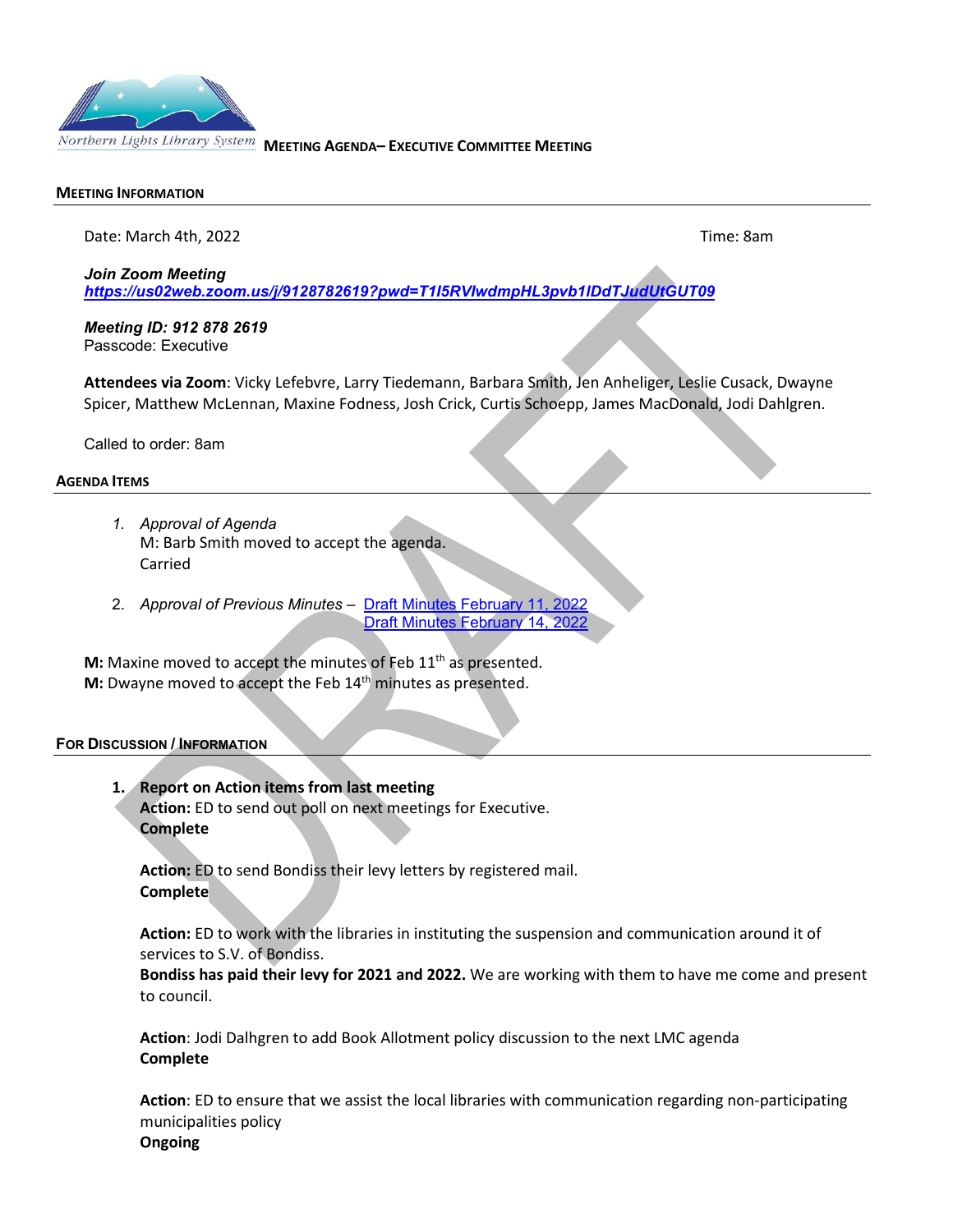## **2. Annual Conference**



#### Briefing Note:

Please join us for "Spark & Ignite", Northern Lights Library System's 2022 Annual Conference! We invite everyone to join us on May 27<sup>th</sup>, which will feature several short, snappy presentations on industryrelated topics and a keynote speaker, plus a little entertainment.

- May 26<sup>th</sup> is focused on meetings and training for our member library managers and board chairs
- May 27<sup>th</sup> is the main conference day
- May 28<sup>th</sup> is the annual AGM for the NLLS Board

## **3. Error in the 2022 Budget**

# [Audit Findings Report,](https://nlls-my.sharepoint.com/:b:/g/personal/jmacdonald_nlls_ab_ca/Ee3X_KLR_TVJuSbuiNzUzZwBeh97NpC0TvwjGF2rfjThBA?e=FSII6v) [Financial Statements 2021 - Draft](https://nlls-my.sharepoint.com/:b:/g/personal/jmacdonald_nlls_ab_ca/EXd0MaslEIdEiubkFyQIoR0Bz6F9zVdhlbjBXNfdt8DISg?e=JjlHAg)

**Briefing Note:** I recently caught a significant error in our approved 2022 budget. We made the change to remove the book allotment from the operating budget as it is not operating revenue. This increased clarity and transparency in our budget. However, in making the change we removed the book allotment funds from the board levy as well as the municipal levy (removing it twice). This left us with levy revenue of \$1,226,005.00. This is incorrect. The revenue is actually \$1,470,703.80. This is a difference of \$244,698.80. We are still running a deficit budget but a far less dramatic deficit than was approved by the Board.

## **Jodi Dahlgren joined the meeting. 8:11am**

l

**4. Library Levies and the 2016 population List [– Population List Comparison 2016, 2018, 2019](https://nlls-my.sharepoint.com/:x:/g/personal/thampson_nlls_ab_ca/Ee-K0rh8TVFLhgccf9eyUUEBHKsO8S0t2InxBetkcuSp-A?e=ZeeJzX)** Briefing Note: According to our membership agreement:

> "The Population of a municipality, which is a Party to the Agreement, shall be the same population as used for the calculations of library grants as stated in the current Community Development Grants Regulation."

Linked here are the [population numbers provided to us by the province](https://nlls-my.sharepoint.com/:b:/g/personal/jmacdonald_nlls_ab_ca/Ef2mEyGFaJtFsu1GhgddmqYB35WG5Grx0M8E5K7uz2qCCA?e=KqcIXw) used to calculate our operating grant in 2021. By contract we are to use these numbers for calculating levies. The library grants are sent out in April and at that time we learn the population figures they use. Last April the provincial government used the [2016 population figures](https://open.alberta.ca/dataset/daab9fce-c2f6-49d1-a433-375b2b7aee24/resource/66766b31-22fd-4365-af52-3d185cb52ea2/download/2016-municipal-affairs-population-list.pdf) also see attached for just our numbers. This is what we based our levy payments on. The previous levy was calculated using [2018 population figures](http://www.municipalaffairs.gov.ab.ca/documents/2018_MAPL_web.pdf) as per the province. While we have not changed the levy amount (it remains \$5.23x2) using a different population list will cause the levy payment to go down or up for most municipalities in comparison to their last levy payment. For some of our larger municipalities the swing is rather dramatic. Levy letters have already been sent to municipalities and we are hearing some consternation from our members.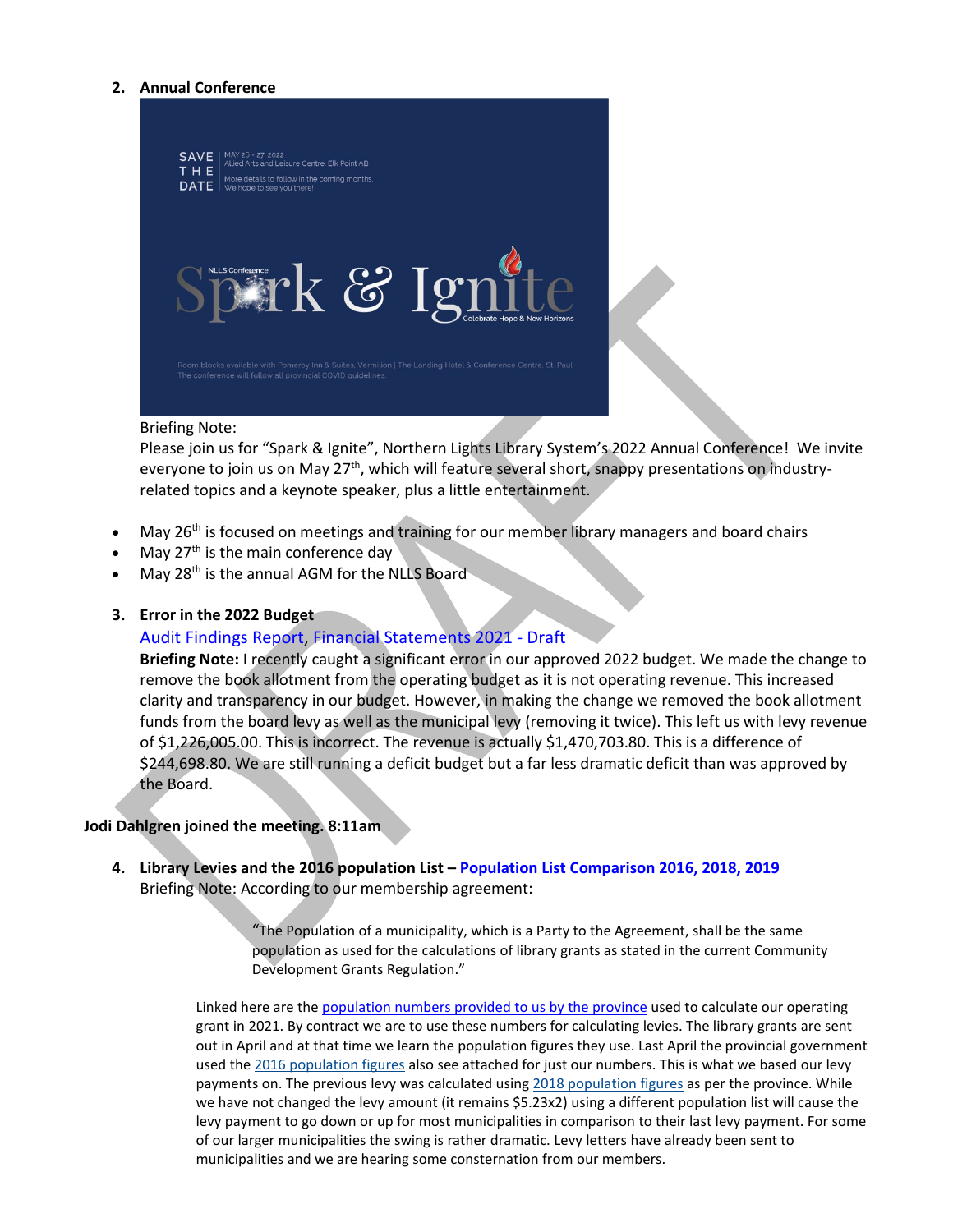This makes our population for the regional system 177,387 (This includes Frog Lake and Fishing Lake). Total levy revenue is \$1,855,468.02. Subtracting the book allotment brings the revenue to \$1,474,085.97.

We should all have been aware of this but to be fair we also changed over 75% of our board and 50% of our Executive right at budget time. While this was communicated, I can fully understand board members not picking up on the implications of this. Further, we've been very adamant that there is no levy increase coming from Northern Lights this year. With the difference in population lists, 26 of our member municipalities will see an increase in their levy amounts.

|                             |           |           |                 | Levy            | Paid                      |
|-----------------------------|-----------|-----------|-----------------|-----------------|---------------------------|
| <b>Municipality</b>         | 2021 Pop. | 2022 Pop. | Pop. Diff       | <b>Increase</b> |                           |
| <b>Town of Mundare</b>      | 852       | 855       | 3               | \$31.38         | $\boldsymbol{X}$          |
| S.V. Island Lake South      | 61        | 72        | $\overline{11}$ | \$115.06        | X                         |
| Pelican Narrows, S.V.<br>of | 151       | 162       | 11              | \$115.06        | X                         |
| S.V. West Baptiste          | 38        | 52        | 14              | \$146.44        |                           |
| Village of Ryley            | 483       | 497       | 14              | \$146.44        |                           |
| Island Lake, S.V. of        | 228       | 243       | 15              | \$156.90        |                           |
| Town of Wainwright          | 6270      | 6289      | 19              | \$198.74        |                           |
| Village of Boyle            | 925       | 948       | 23              | \$240.58        | X                         |
| Town of Athabasca           | 2965      | 2990      | 25              | \$261.50        | X                         |
| Village of Waskatenau       | 227       | 255       | 28              | \$292.88        | X                         |
| Village of Myrnam           | 339       | 370       | 31              | \$324.26        | X                         |
| Village of Holden           | 350       | 381       | 31              | \$324.26        | X                         |
| Town of St. Paul            | 5963      | 6004      | 41              | \$428.86        | $\mathsf{X}$              |
| Town of Vegreville          | 5708      | 5758      | 50              | \$523.00        | X                         |
| Vermilion, County of        | 8267      | 8317      | 50              | \$523.00        |                           |
| Town of Smoky Lake          | 964       | 1022      | 58              | \$606.68        |                           |
| Village of Marwayne         | 606       | 667       | 61              | \$638.06        | $\boldsymbol{\mathsf{X}}$ |
| Town of Redwater            | 2053      | 2116      | 63              | \$658.98        | X                         |
| Town of Tofield             | 2081      | 2182      | 101             | \$1,056.46      | $\sf X$                   |
| Thorhild, County of         | 3254      | 3417      | 163             | \$1,704.98      |                           |
| Town of Elk Point           | 1452      | 1646      | 194             | \$2,029.24      |                           |
| Minburn, County of          | 3188      | 3383      | 195             | \$2,039.70      |                           |
| Town of Vermilion           | 4150      | 4545      | 395             | \$4,131.70      |                           |
| Town of Bonnyville          | 6422      | 6921      | 499             | \$5,219.54      |                           |
| City of Cold Lake           | 14961     | 15736     | 775             | \$8,106.50      | $\times$                  |
| Bonnyville, M.D. of         | 11661     | 13233     | 1572            | \$16,443.12     |                           |
|                             |           |           |                 | \$46,463.32     |                           |

This could potentially get quite contentious with our members. I have already heard from the Town and M.D. of Bonnyville. The province is calculating our operating grant using the shadow population. Terri is trying to determine if the M.D. of Bonnyville is being funded by the province on the shadow population of 13,233 as well. In their [2020 annual report](https://www.md.bonnyville.ab.ca/ArchiveCenter/ViewFile/Item/850) (pg. 49) they list their population as 13,233. The province also uses this number (13,233) to calculate their library rural services grant, which we administer on their behalf.

Some potential options:

1. Change nothing and address individual municipality concerns as they arise. There is indication from the M.D. of Bonnyville that they will pay based on last year's levy rate. Should this occur we